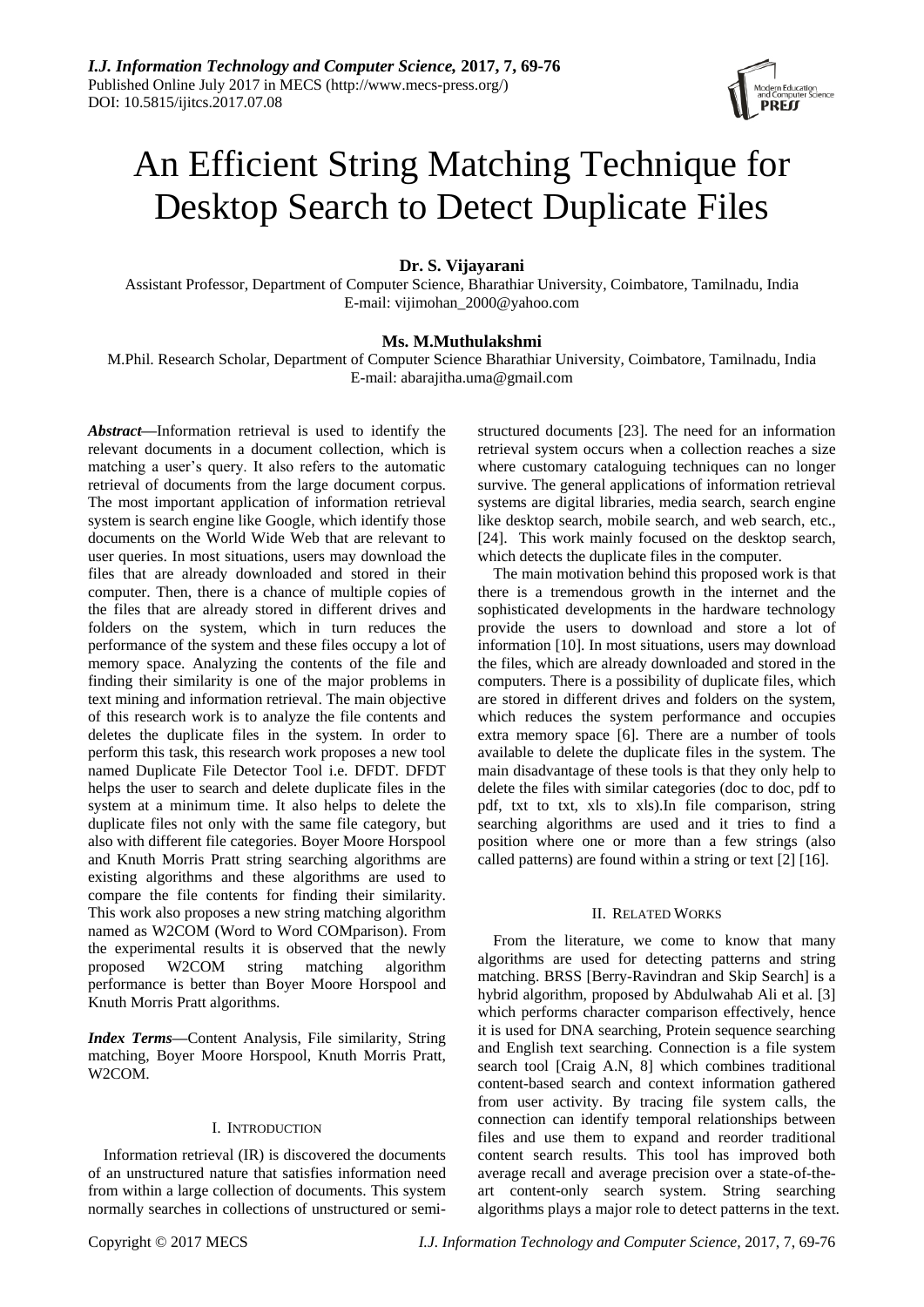Ababneh Mohammad et al. [1] has proposed occurrences algorithm and this algorithm finds all the occurrences of the pattern in the text. Three important steps of this algorithm is, pattern preprocessing, text preprocessing and searching. Depending on the results of the preprocessing, the searching process is performed.

Another string matching algorithm, named ACM proposed by JormaTarhio et al. [15]. This algorithm required minimum memory requirement for performing string matching process. Bo hong et al. [6] proposed a new method DDE for identifying and coalescing identical data blocks in Storage Tank, a SAN file system. This design employs a combination of content hashing, copy-on-write and lazy updates to achieve its functional and performance goals.

DDE executes primarily as a background process. Gregory et al. [9] they have reported on the results of extracting useful information from text notes captured within a Customer Relationship Management (CRM) system to segment and thus target groups of customers likely to respond to cross-selling campaigns. These notes often contain text that is indicative of customer intentions. The results indicate that the notes are meaningful in classifying customers who are likely to respond to purchase multiple communication devices. A Naïve Bayes classifier outperformed a Support Vector Machine classifier for this task. When combined with structured information, the classifier performed only marginally better.

Anthony Scimeet al. [4] in data analysis, when data are unattainable, it is common to select a closely related attribute as a proxy. But sometimes a substitution of one attribute for another is not sufficient to satisfy the needs of the analysis. In these cases, a classification model based on one dataset can be investigated as a possible proxy for another closely related domain's dataset. If the model's structure is sufficient to classify data from the related domain, the model can be used as a proxy tree. Such a proxy tree also provides an alternative characterization of the related domain. They present a methodology for evaluating datasets, as proxies along with three cases that demonstrate the methodology and the three types of results.

The remaining section of this work is organized as follows; Section 3 illustrates the review of literature. Section 4 describes the objective of the problem and contribution. Experimental results are discussed in section 5 and conclusions are given in section 6.

## III. PROBLEM OBJECTIVE AND CONTRIBUTION

The main objective of this research work is to analyze the file contents and deletes the duplicate files in the system by finding the similarity between files. In order to find the duplicate files, files can be compared using string searching algorithms. Boyer Moore Horspool and Knuth Morris Pratt algorithms are used in this research work. The new algorithm W2COM is proposed for comparing files and finds duplicate files. The efficiency of these algorithms is verified by three performance

factors; execution time, memory requirement and relevancy accuracy.



Fig.1. System Architecture

#### *Data set*

In order to find the memory utilization, the real dataset is taken from the system using FileList Tool. FileList is a command line utility providing a list of files of the selected path in the CSV format. This dataset consists of 25393 instances and 4 attributes, namely file name, file size, extension and path of the file. The different types of files used in this research are pdf, doc, docx, xls and jpg and these files are used for file comparison.

## *File comparison*

In this phase, two types of file searching are used. First one is general search and the second one is an exact search. On general search, files are compared based on its file properties. In the exact search method, word by word comparison is done based on file contents. In this search, three algorithms are used. Boyer Moore Horspool and Knuth Pratt algorithms are existing algorithms and W2COM is the newly proposed algorithm. These algorithms are used to find and delete duplicate files and also discover the relevance between files.

## *A. General search*

#### *Attribute based search algorithm*

Attribute based search algorithm is used to search the duplicate files very fast. This search technique is used to search the duplicate files based on their properties. For file comparison, the file name, file size, page count, number of lines, number of words and keywords are property attributes. In image comparison, the image name, image size, height of the image, the width of the image and the number of pixels are considered as property attributes [19]. For comparing excel files, the file name and file size are considered as file properties. Two performance measures are used in this general search method; they are memory and execution time. It is one of the quick search techniques used for finding and removing the duplicate files. Relevancy can based on the similarity of the file properties such as file name, file size, line count, and so on.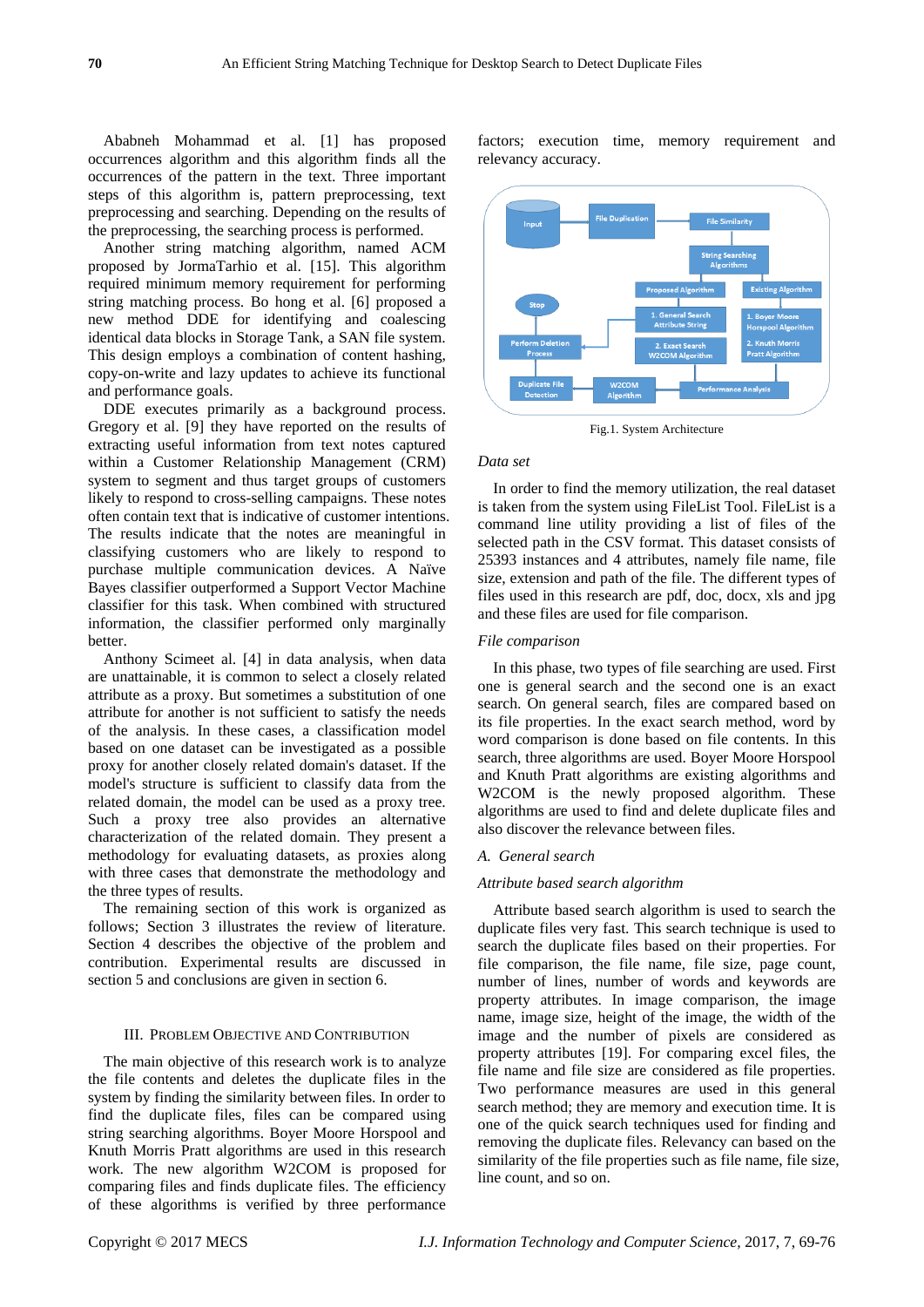|    | Input: Classified System Files                                                                                                                                                                                                                                                                      |           |
|----|-----------------------------------------------------------------------------------------------------------------------------------------------------------------------------------------------------------------------------------------------------------------------------------------------------|-----------|
|    | Output: Duplicate files in the system                                                                                                                                                                                                                                                               |           |
|    | Method:                                                                                                                                                                                                                                                                                             |           |
| 1. | Collect the classified system files as input.                                                                                                                                                                                                                                                       |           |
| 2. | For File Comparison //(either document, pdf or txt)                                                                                                                                                                                                                                                 |           |
|    | 2.1 Check the file names<br>2.2If (filenames does not match) then Goto Step 5 else<br>2.3 Compare the file size<br>2.4If (file size does not match) then Goto Step 5 else<br>2.5 Verify the page count, number of words and line<br>count.<br>2.6 Identify the duplicate files and delete the file. |           |
| 3. | 2.7 Go to step 5                                                                                                                                                                                                                                                                                    |           |
|    | For Image Comparison                                                                                                                                                                                                                                                                                |           |
|    | 3.1 Check the name of the image                                                                                                                                                                                                                                                                     |           |
|    | 3.2 If there is no match, then goto5 step else                                                                                                                                                                                                                                                      |           |
|    | 3.3 Check if the image size, height, width, number of pixels<br>of the image are same then                                                                                                                                                                                                          |           |
|    | 3.4 Identify the duplicate images and delete the image                                                                                                                                                                                                                                              |           |
|    | $3.5$ Else go to step 5                                                                                                                                                                                                                                                                             |           |
| 4. | For excel files                                                                                                                                                                                                                                                                                     |           |
|    | 4.1 check if the file name is same than                                                                                                                                                                                                                                                             | $K_1$     |
|    | 4.2 verify its file size than                                                                                                                                                                                                                                                                       |           |
|    | 4.3 Consider, it is a duplicate and delete                                                                                                                                                                                                                                                          |           |
|    | $4.4$ Fise                                                                                                                                                                                                                                                                                          | se        |
| 5. | Move to the next file.                                                                                                                                                                                                                                                                              | th        |
|    | Algorithm 1 - Attribute based search algorithm                                                                                                                                                                                                                                                      | 19<br>in. |

#### *B. Exact Search*

## *Boyer Moore Horspool Algorithm*

The Boyer Moore Horspool algorithm or Horspool"s algorithm is an algorithm for searching substring in large strings. This algorithm was published by [Nigel](http://en.wikipedia.org/wiki/Nigel_Horspool)  [Horspool](http://en.wikipedia.org/wiki/Nigel_Horspool) in 1980. It is a generalization of the [Boyer–](http://en.wikipedia.org/wiki/Boyer%E2%80%93Moore_string_search_algorithm) [Moore](http://en.wikipedia.org/wiki/Boyer%E2%80%93Moore_string_search_algorithm) algorithm which is associated with [Knuth–](http://en.wikipedia.org/wiki/Knuth%E2%80%93Morris%E2%80%93Pratt_algorithm) [Morris–Pratt algorithm](http://en.wikipedia.org/wiki/Knuth%E2%80%93Morris%E2%80%93Pratt_algorithm) [15]. The algorithm deals space of time in order to attain an [average-case complexity](http://en.wikipedia.org/wiki/Average-case_complexity) of O(N) on random text and O(MN) in the [worst case,](http://en.wikipedia.org/wiki/Worst_case) where the pattern length is M and the search string length is N [21].

In the Boyer-Moore- Horspool algorithm, it compares the text character  $t_i$  with the last character  $p_m$  of the pattern. If they match, then it compares the preceding characters of the text with the corresponding characters in the pattern sequentially right to left, until to detect either an occurrence of the pattern or a mismatch on a text character. Suppose, irrespective of the match is occurring, it slides the pattern according to the next occurrence of the character  $t_i$  in the pattern. [7] [17]. The number of positions to be moved is determined by the value of skip  $(t_i)$ .

Computation of the skip table in the Boyer-Moore Horspool algorithm has a subtle difference with the original skip table definition proposed in the Boyer-Moore algorithm. In the Boyer- Moore algorithm, the value of skip  $(p_m)$  is always 0. In the Horspool version, skip ( $p_m$ ) = m if  $p_m$  is unique within the pattern (i.e., the character  $p_m$  does not appear in any other location in the pattern); otherwise skip ( $p_m$ ) = m-k, where  $p_{m-k}$  is the penultimate (rightmost) appearance of the character  $p_m$  in the pattern [17][23].

#### **Boyer Moore Horspool Algorithm** 1. Initialize pattern length  $m \leftarrow |p|$ ; 2. Initialize the text length  $n \in |t|$ ; 3. Compute skip table GENERATE-SKIP-TABLE( $\Sigma$ ,p); a. Set pattern length  $m$   $\leftarrow$  |p|; b. Initialize skip table skip ( $\sigma$ ) = m for all symbols a  $\sigma \sum$ ; c. Initialize pattern index  $j \leftarrow 1$ ; d. For jth character  $P_i$  in the pattern, set skip (p<sub>i</sub>)  $\leftarrow$ m-j; e. Increment pattern index  $j \leftarrow j+1$ ; f. If  $j$  <m-1 then go to step 4; g. Stop. 4. Initialize text pointer  $i \in 0$ ; 5. Initialize pattern pointer  $j \leftarrow m$ ; 6. While  $j>0$  and  $t_{i+j}=p_j$ Do move pattern pointer to left  $j\leftarrow j-1$ ; 7. If j=0 then Print "pattern occurs at text index" i+1; 8. Shift the text pointer  $i \leftarrow i + skip(t_{i+m});$ 9. If  $i \le n - m$  then Go to step 5 to continue matching process. 10. Terminate

Algorithm 2 - Boyer Moore Horspool

#### *Knuth Morris Pratt Algorithm*

The Knuth–Morris–Pratt proposed a linear time string arching algorithm (or KMP algorithm) by analysis of the naïve algorithm. The algorithm was perceived in 1974 by Donald Knuth and Vaughan Pratt, and independently by James H. Morris and they published it jointly in 1977.The implementation of Knuth-Morris-Pratt algorithm is well-organized because it reduces the total number of comparisons of the pattern against the input string.

A matching time of  $O(n)$  is accomplished by avoiding comparisons with elements of "S" that have formerly been involved in the comparison with some element of the pattern "p" to be matched. i.e., backtracking on the string 'S' certainly not occurs.

At a high level, the KMP algorithm is related to the naive algorithm; it considers shifts so as from 1 to n−m, and it defines if the pattern matches at that shift. [20] The difference is that the KMP algorithm uses information gathered from partial matches of the pattern and text to permit shifts that are guaranteed not to result in a match.

## *Components of KMP algorithm*

- 1. The prefix function, Π
- The prefix function, Π for a pattern summarizes knowledge concerning, however the pattern matches against the shifts of itself. This information may be accustomed avoid useless shifts of the pattern "p". It also indicates how much of the last comparison can be reused if it fails. In other words, this qualifies avoiding backtracking on the string "S".
- 2. The KMP Matcher With string "S", the pattern "p" and prefix function "Π" as inputs, the prevalence of "p" in "S" is found and the algorithm returns the variety of shifts of "p" after which the existence is found.
- 3. Running time analysis: The period of time for computing the prefix function is  $\Theta$  (m) and period of time of matching function is  $\Theta$  (n). The total of  $O(n + m)$  run time [7].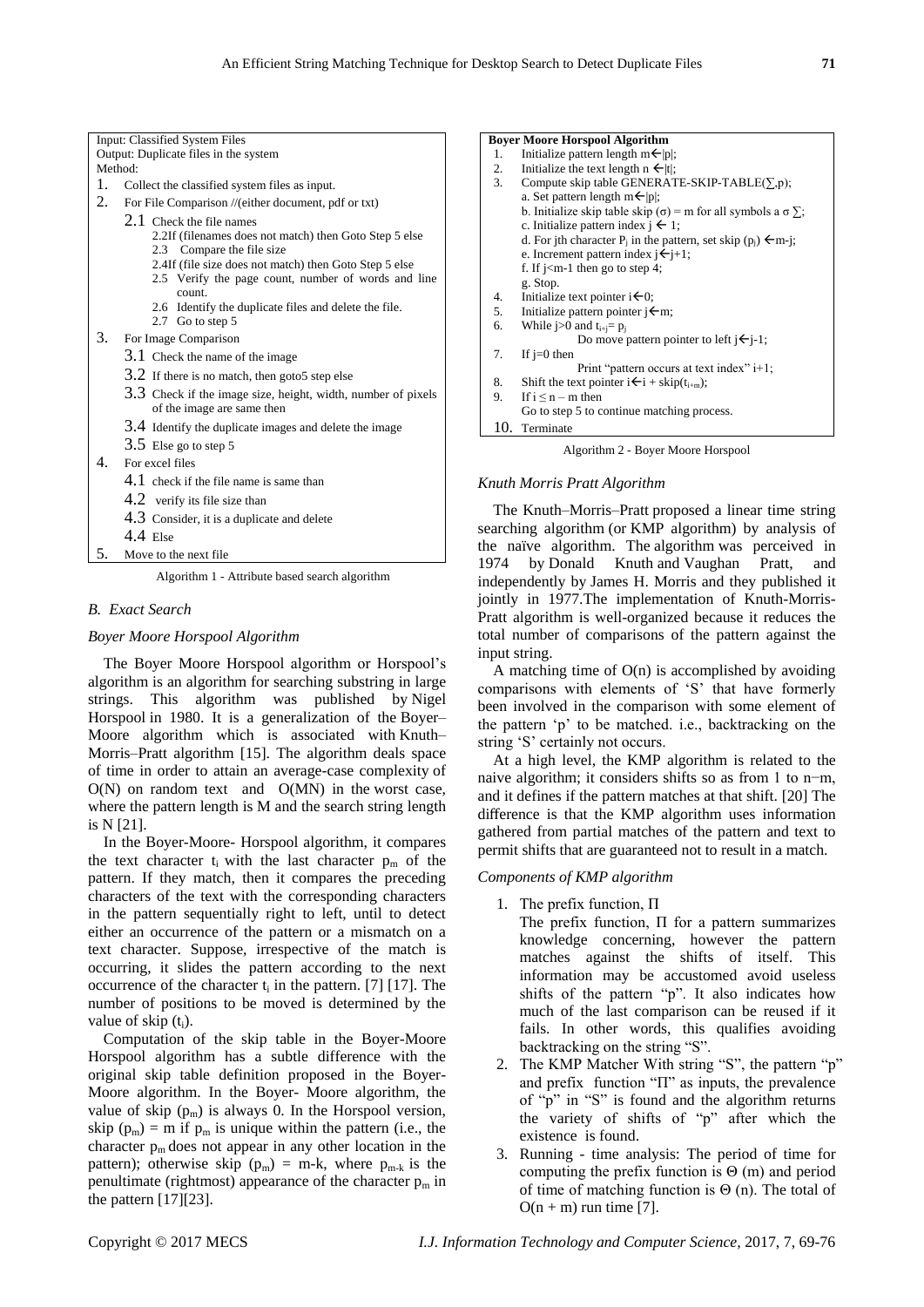|    | Knuth-Morris-Pratt $(p. t, Next)$                          |
|----|------------------------------------------------------------|
| 1. | Initialize the pattern length $\mathfrak{j}\leftarrow 1$ ; |
| 2. | Initialize the text length $k \in \{1\}$ ;                 |
| 3. | Set length of the pattern $m \leftarrow  p $ ;             |
| 4. | Set length of the text $n \in  t $ ;                       |
| 5. | <b>While</b> j>0 and $p_i \neq t_i$ <b>do</b>              |
|    | Shift pattern pointer ( $j \in$ Next (j));                 |
| 6. | Advance text pointer $i \leftarrow i+1$                    |
| 7. | Advance pattern pointer $i \leftarrow i+1$ ;               |
| 8. | If $i>m$ then                                              |
|    | Print "pattern occurs at text index" i-m                   |
|    | Else shift pattern pointer $i \in$ Next (j);               |
| 9. | If $i \leq n$ and $j \leq m$ then                          |
|    | Gotostep 5 to continue pattern matching                    |
|    | <b>Else</b> stop                                           |
|    |                                                            |

Algorithm 3 - Knuth Morris Pratt

The computational complexity of Knuth Morris-Pratt algorithm is O (n) in both the worst and average cases for the pattern matching phase. By analyzing the matching algorithm, it can be shown that the assignment  $j \leftarrow$  Next (j) in step 5 never exceeds the total execution of the increment operation  $i \leftarrow i+1$ in step 6. The pattern is therefore shifted to the right for a total of almost n times, and hence the computation complexity of the matching phase is O(n). Similarly, it shows that the processing time for initialization of the Next table is of the same order O(m). [13] As a result, the worst case is overall computational complexity of the algorithm is O(m+n).

## *C. Proposed Algorithm*

# *W2COM Algorithm*

This search technique is used to search the duplicate files based on file content. The algorithm used for this search is W2COM. It not only compares the content with same extension but also with different extension. In the existing algorithms, Boyer Moore Horspool algorithm works with small alphabet & large patterns and the Knuth-Morris-Pratt algorithm works only with the small alphabet & pattern. In the proposed technique, the algorithm works with the large alphabets & large patterns.

Input: Classified System files CSF Output: 1) Search Successful or Unsuccessful 2) Similarity **Measures** Method: 1. Input the Classified system files as a token, CSF=<T1,  $T2...Tn$ 2. Store the file content as a digests, TFe  $\leftarrow$  File content; 3. Generate TFe by using sliding window algorithm. Set Window length  $W=I$  where  $i=1$  to n; 4. Identify the sentence separator (, .) and store the sentence as S. 5. Compute the length of the sentence S l=S.Length (); 6. Compare the length between files if  $11\neq 12$  then go to Step<sub>1</sub> 7. Remove the blank space from S; 8. Compute fingerprint for the words using MD5 algorithm; 8.1. Append Padded Bits 8.2. Append Length 8.3. Initialize Message Digest Buffer. 8.4. Process message in 16- word blocks. 8.5. Output 9. Set range for fingerprint as  $(0, 2^{k-1})$ 10. Calculate the similarity between tokens;



Algorithm 5 – Next Table Generation

First, the files are collected from the system and the original dataset are created. After that, system files can be initialized as a token  $T_1, T_2, \ldots, T_n$ . Using the sliding window algorithm, generate TFe (Transformed Feature element) and set window length w=i where  $i = 1$  to n. Here the whole content cannot be considered; instead it identifies the sentence separator  $\binom{1}{s}$ . Then find out the length of the sentence, if the length of the sentence is equal, then continue the comparison, otherwise another file is considered. The fingerprint of a token in a file is a set of digests that describes the file contents. The set of digests is referred to as the Transformed Feature element (TFe) of a file. The individual digests are called the Feature Element (FEs). The Transformed Feature Element of a file is TFe (Pe). Fingerprint represents the hashing value of the string. At each step, the algorithm computes a fingerprint using MD5 of W consecutive tokens (A token could be either a single word or character and use character based token that fall within the window). Each fingerprint is in the range (0, 2k-1) where k is a configuration parameter.

#### *Deleting the Duplicate Files*

The details of the duplicate files, which are found in different drives and folders, are displayed based on the relevant accuracy of the files. DFD tool will display a selection list showing the "duplicate found" message. The similarity must be considered separately for each file. Based on the user decision, the DFD tool deletes the duplicate files.

#### IV. PERFORMANCE EVALUATION

In order to perform the analysis, there are three performance measures are used; execution time, memory utilization and the accuracy of the algorithm. For file comparison, the existing and proposed algorithms are implemented in JAVA and the system configuration is Intel Core i3 processor running at 2.4GHz, 4 GB RAM, 64 bit Window 7 Ultimate.

## *Search Time*

Search time refers the amount of time taken to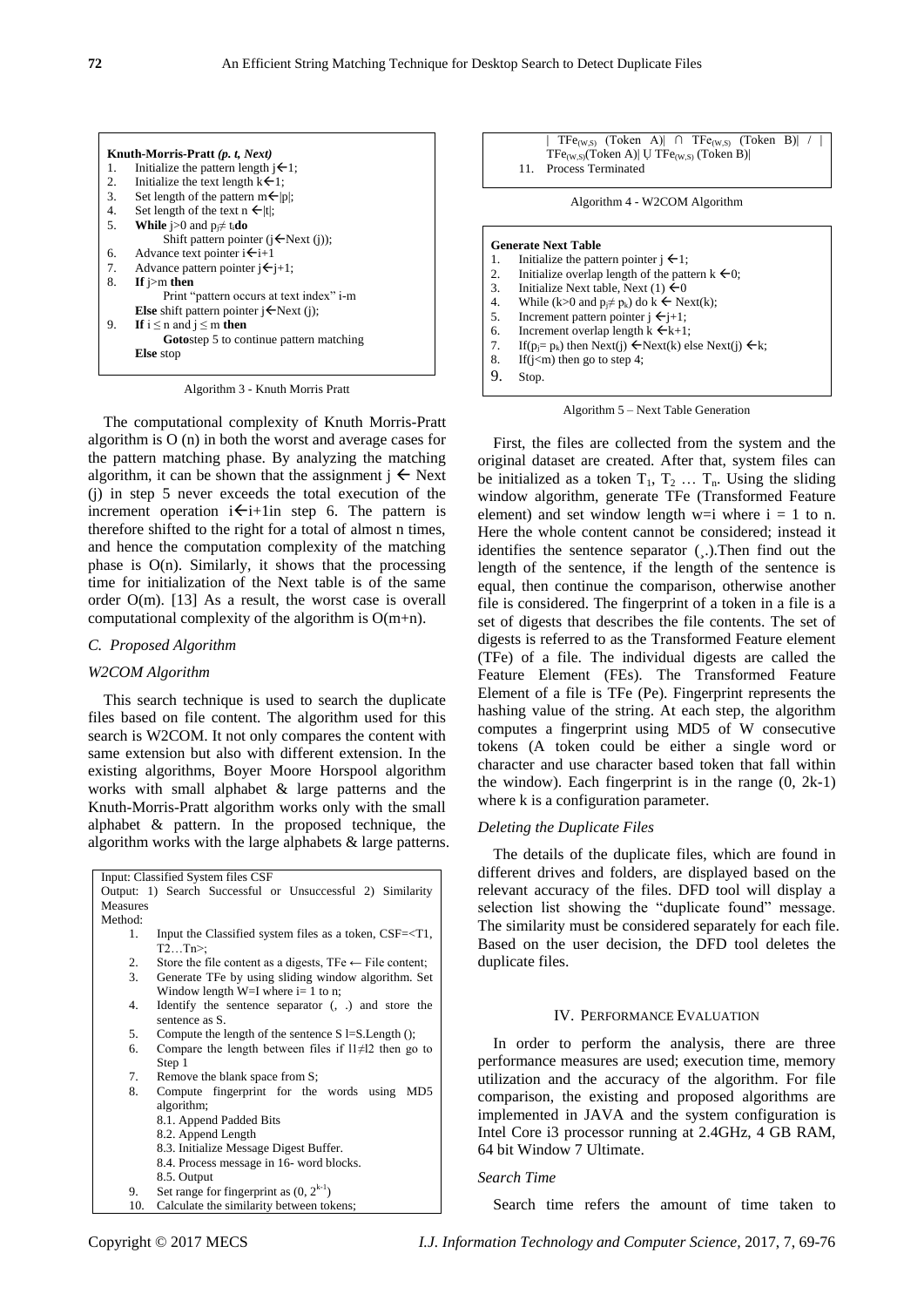searching the duplicate files in the system. It is estimated by counting the number of elementary operations performed by the particular algorithm, where an elementary operation takes a fixed amount of time to perform.

## *Memory Utilization*

Memory utilization measures the total amount of memory space occupied by the system. Space complexity refers the total memory space taken by the algorithm with respect to the size of the input. It includes both auxiliary space and space used by input.

## *A. Memory Utilization of Searching Algorithms*

The following table shows the memory utilization of searching algorithms namely Knuth Morris Pratt, Boyer Moore Horspool and w2com algorithms. From the experimental results, it is observed that W2COM algorithm gives the best results than other two algorithms.

Table 1. Memory Utilization

| <b>Algorithm</b>            | Memory (In Kb) |
|-----------------------------|----------------|
| Knuth Morris Pratt          | 154378         |
| <b>Boyer Moore Horspool</b> | 239876         |
| W2com                       | 71903          |



Fig.2. Memory Utilization

From the above graph (Fig.2), it is analyzed that the W2COM algorithm attains lower memory space when compared to other string searching algorithms.

## *B. Execution Time Performance of Searching Algorithms*

The following table shows the execution time performance for single file of searching algorithms namely Knuth Morris Pratt, Boyer Moore Horspool and W2COM algorithms. From the experimental results, it is observed that W2COM algorithm performs well than other two algorithms.

| Table 2. Execution Time |
|-------------------------|
|                         |

| Algorithm                      | Time (in ms) |
|--------------------------------|--------------|
| Knuth-Morris-Pratt Algorithm   | 1220573      |
| Boyer Moore Horspool Algorithm | 1054122      |
| W2COM                          | 879158       |



Fig.3. Execution Time

Figure 3 shows the search time required for searching single file by Boyer Moore Horspool, Knuth Morris Pratt and W2COM techniques. From the results, it is observed that the W2COM technique has required minimum search time than other two techniques.

Table 3. Accuracy Measures for String Searching Algorithms (using sample files)

| Description            | File                     | Boyer<br>Moore<br>Horspool | Knuth<br>Morris<br>Pratt | W2COM             |
|------------------------|--------------------------|----------------------------|--------------------------|-------------------|
|                        | Name                     | Relevanc<br>y(%)           | Relevanc<br>y (%)        | Relevancy<br>(% ) |
| Same                   | data.doc                 | 100                        | 100                      | 100               |
| Content<br>with Same   | mining.<br>doc           | 100                        | 100                      | 100               |
| Extension              | text.doc                 | 100                        | 100                      | 100               |
| Same                   | data.pdf                 | 98                         | 99                       | 100               |
| Content<br>with        | file1.txt                | 97                         | 98                       | 100               |
| different<br>extension | textmini<br>ng.docx      | 98                         | 99                       | 100               |
| Different              | tm.pdf                   | 85                         | 89                       | 92                |
| Content<br>with        | ijircce.d<br>$_{\alpha}$ | 74                         | 85                       | 90                |
| different<br>extension | compari<br>son.txt       | 90                         | 91                       | 94                |



Fig.4. Relevancy Accuracy

# *Duplicate File Detector Tool – Snapshots*

Here the Duplicate File Detector Tool snapshots are given. The quick search results are given fromFigure 5 to Figure 12. In Exact search, the same file with same extension results are given from Figure 13 to Figure 16 and the same file with different extension results are given from Figure 17 to Figure 20.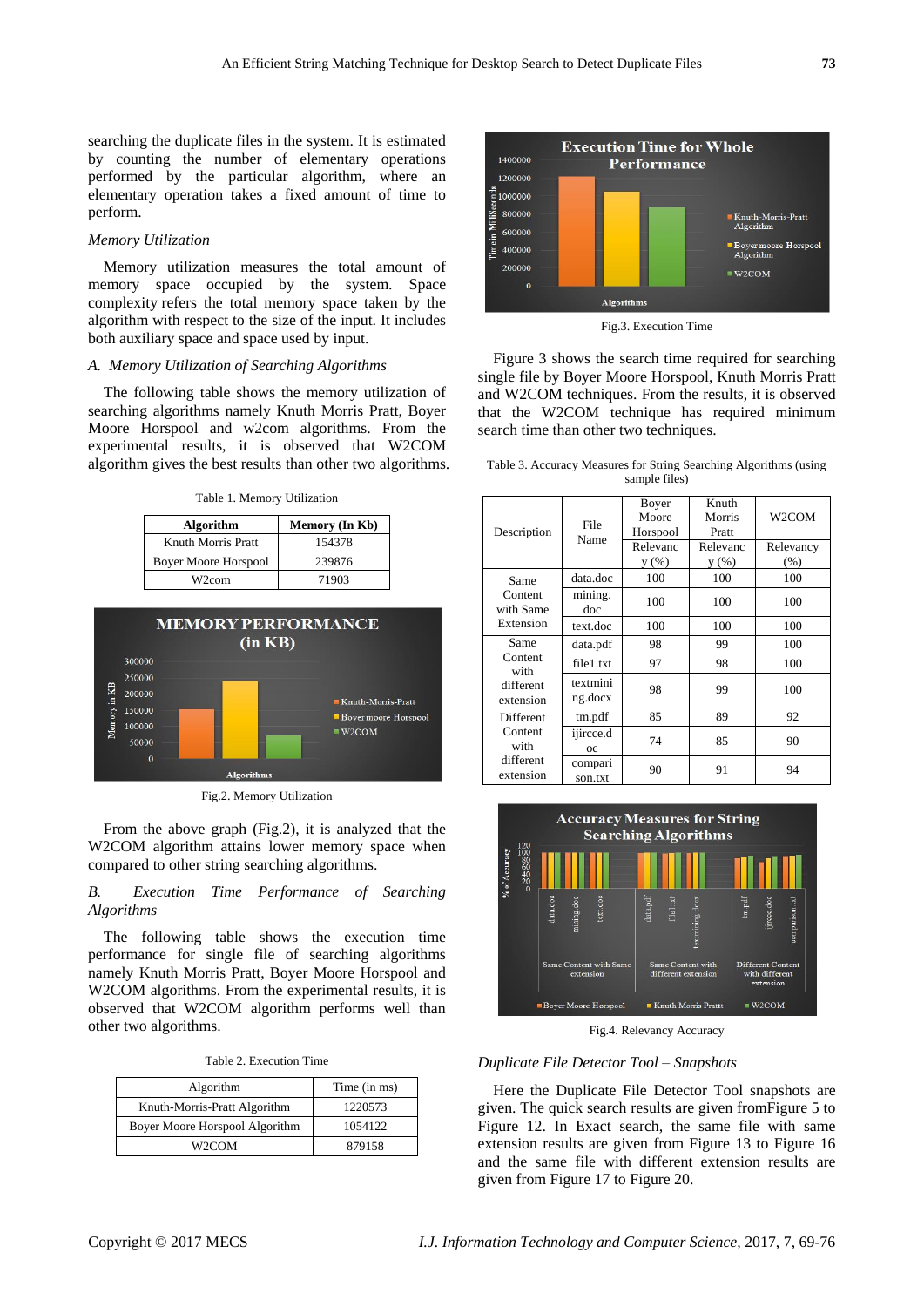# *General Search*

| 画                                    |                                      | e             |
|--------------------------------------|--------------------------------------|---------------|
| <b>Duplicate File Detector</b>       |                                      |               |
| PLEASE CHOOSE FOLDER OR FILE         |                                      |               |
| Please select the source file/folder |                                      | <b>Browse</b> |
| Please select the folder to compare  |                                      | <b>Browse</b> |
|                                      | ◯ Compare with all file(s) on system |               |
| <b>Next</b>                          |                                      |               |

Fig.5. General Search-Home Page

| <b>Light</b><br><b>Duplicate File Detector</b> |                                            | $\mathbf{x}$<br>画<br>$\blacksquare$ |
|------------------------------------------------|--------------------------------------------|-------------------------------------|
| PLEASE CHOOSE FOLDER OR FILE                   |                                            |                                     |
| Please select the source file/folder           | D:\DFILES\Files\data mining definition.doc | <b>Browse</b>                       |
|                                                | F:                                         | <b>Browse</b>                       |
| Please select the folder to compare            |                                            |                                     |
|                                                | Compare with all file(s) on system         |                                     |

Fig.6. General Search-Folder or File Selection

|                                | 23<br>▣                  |
|--------------------------------|--------------------------|
| <b>Duplicate File Detector</b> |                          |
|                                |                          |
| <b>Search Method</b>           | <b>General Search</b>    |
| <b>Compare Method</b>          | doc to doc               |
| <b>Back</b>                    | <b>Search Duplicates</b> |
|                                |                          |

Fig.7. General Search with same extension



Fig.8. General Search- File Comparison



Fig.9. General Search – Finding Duplicate Files



Fig.10. General Search

| 53<br>$\equiv$                       |
|--------------------------------------|
| <b>Choose an Option</b>              |
| Move the Selected file to the Folder |
| <b>Browse</b>                        |
| ◯ Delete the Selected File<br>OK     |

Fig.11. General Search- Deleting Duplicate Files

| 鱼 |        | $\Sigma$<br>$\Box$                                  |  |
|---|--------|-----------------------------------------------------|--|
|   | Choose | 23<br>Message                                       |  |
|   |        | All Select Files were Removed!!!<br>n<br>OK<br>owse |  |
|   |        | • Delete the Selected File                          |  |
|   |        | OK                                                  |  |

Fig.12. General Search – Final Result

# *Exact Search - Same File with Same Extension*

| ß,                                   |                                                        | $\overline{\mathbf{x}}$<br>$\boxed{0}$<br>m |  |  |  |
|--------------------------------------|--------------------------------------------------------|---------------------------------------------|--|--|--|
| <b>Duplicate File Detector</b>       |                                                        |                                             |  |  |  |
| PLEASE CHOOSE FOLDER OR FILE         |                                                        |                                             |  |  |  |
| Please select the source file/folder | F:\FFILES\An Effective Classification Bayes Techniques | <b>Browse</b>                               |  |  |  |
| Please select the folder to compare  | F:                                                     | <b>Browse</b>                               |  |  |  |
|                                      | $\bigcirc$ Compare with all file(s) on system          |                                             |  |  |  |
| <b>Next</b>                          |                                                        |                                             |  |  |  |

Fig.13. Exact Search- Same File with Same Extension



Fig.14. Exact Search- Same File with Same Extension

|                  | <b>Duplicate File Detector</b>                                                                                                         |                                            |                                                             |                      |         |           |     |
|------------------|----------------------------------------------------------------------------------------------------------------------------------------|--------------------------------------------|-------------------------------------------------------------|----------------------|---------|-----------|-----|
|                  |                                                                                                                                        |                                            |                                                             |                      |         |           |     |
|                  | <b>Tregress</b> :                                                                                                                      |                                            |                                                             |                      |         |           |     |
|                  | Comparing: F.N.ms MPhil/PAPERS/PROJECT/PROJECT_JARProjectRABIN KARP ALGORITHM.dock                                                     |                                            |                                                             |                      |         |           |     |
|                  | Comparino : F/Lima MPhsPAPERS/PROJECT/PROJECT_JAR/Projecti-\$BIN KARP ALGORITHM dock                                                   |                                            |                                                             |                      |         |           |     |
|                  | Finished Search at Wed Sep 03 07:48:25 IST 2014.<br>Total Time taken: 26882ms                                                          |                                            |                                                             |                      |         |           |     |
|                  |                                                                                                                                        |                                            |                                                             |                      |         |           |     |
| フェ               |                                                                                                                                        | possesM                                    | -32-4                                                       |                      |         | ٠         |     |
|                  |                                                                                                                                        |                                            |                                                             |                      |         |           |     |
| traja@           | amplifoli <sup>3</sup>                                                                                                                 | Come                                       |                                                             |                      | Relayan | nevelent  |     |
|                  | F:\Downloads\An Effective Classification Bav                                                                                           | <b>REAGER</b>                              | <b>Honyot categlayO</b>                                     | 67001                | (MH)    |           | 400 |
| <b>COOLECTED</b> | FAFFILES/GK/Office/OPS/Akama/Docs/Fro                                                                                                  |                                            |                                                             | asar                 |         | 30        |     |
|                  | F:VFILES/GK/Office/OPS/Akamaf/Docs/To A                                                                                                |                                            |                                                             | <b>FLAT</b>          |         | <b>Bo</b> |     |
|                  | FAPPILES\GK\Office\OPS\Akamaf\Decs\To A<br><b>CATTLES GEOMetOPS AlgmanDacyTa A.</b>                                                    |                                            | H <sub>O</sub>                                              | <b>CLAT</b>          |         | 89        |     |
|                  | FAFTILES GEOMIC OPSALumarData L.                                                                                                       | विस्तान                                    |                                                             | TATT<br>oran         |         | 20<br>20  |     |
|                  |                                                                                                                                        |                                            |                                                             | 9107                 |         |           |     |
|                  | F:VFTLES/GK/Office/OPS/Algamat/Docs/Io A<br>FAFFILES/GEOffice/OPS/Akama/Docs/Io A.,, FAFFILES/An Effective Classification Bayes        |                                            | <b>Call of the Associated Property of the United States</b> | EGAT                 |         | 80<br>20  |     |
|                  |                                                                                                                                        |                                            |                                                             |                      |         |           |     |
|                  | F:VFILES/GK/Office/OPS/Akamaf/Docs/To A                                                                                                |                                            | F:VFFILES\An Effective Classification Bayes                 | 2007                 |         | 20        |     |
|                  | FAFFILES/GEOGRAPS/ARRENAbox/To A., FAFFILES/An Effective Classification Bayes<br>A. oT /spot themself. (2000) (approximately at the A. |                                            |                                                             | 1,077<br><b>REAL</b> |         |           | 計数  |
|                  |                                                                                                                                        | E-LETT FRAD Fflagtiva Classification Bayan |                                                             |                      |         |           |     |
|                  |                                                                                                                                        |                                            |                                                             |                      |         |           |     |

Fig.15. Exact Search- Same File with Same Extension

| s.                                   |                                              |               |  |  |  |  |  |
|--------------------------------------|----------------------------------------------|---------------|--|--|--|--|--|
| <b>Duplicate File Detector</b>       |                                              |               |  |  |  |  |  |
| PLEASE CHOOSE FOLDER OR FILE         |                                              |               |  |  |  |  |  |
| Please select the source file/folder | F:\Uma MPhil\PAPERS\PROJECT\DOC\AN EFFICIENT | <b>Browse</b> |  |  |  |  |  |
| Please select the folder to compare  | E:\                                          | <b>Browse</b> |  |  |  |  |  |
|                                      | Compare with all file(s) on system           |               |  |  |  |  |  |
| <b>Next</b>                          |                                              |               |  |  |  |  |  |

Fig.16. Exact Search-Same File with Different Extension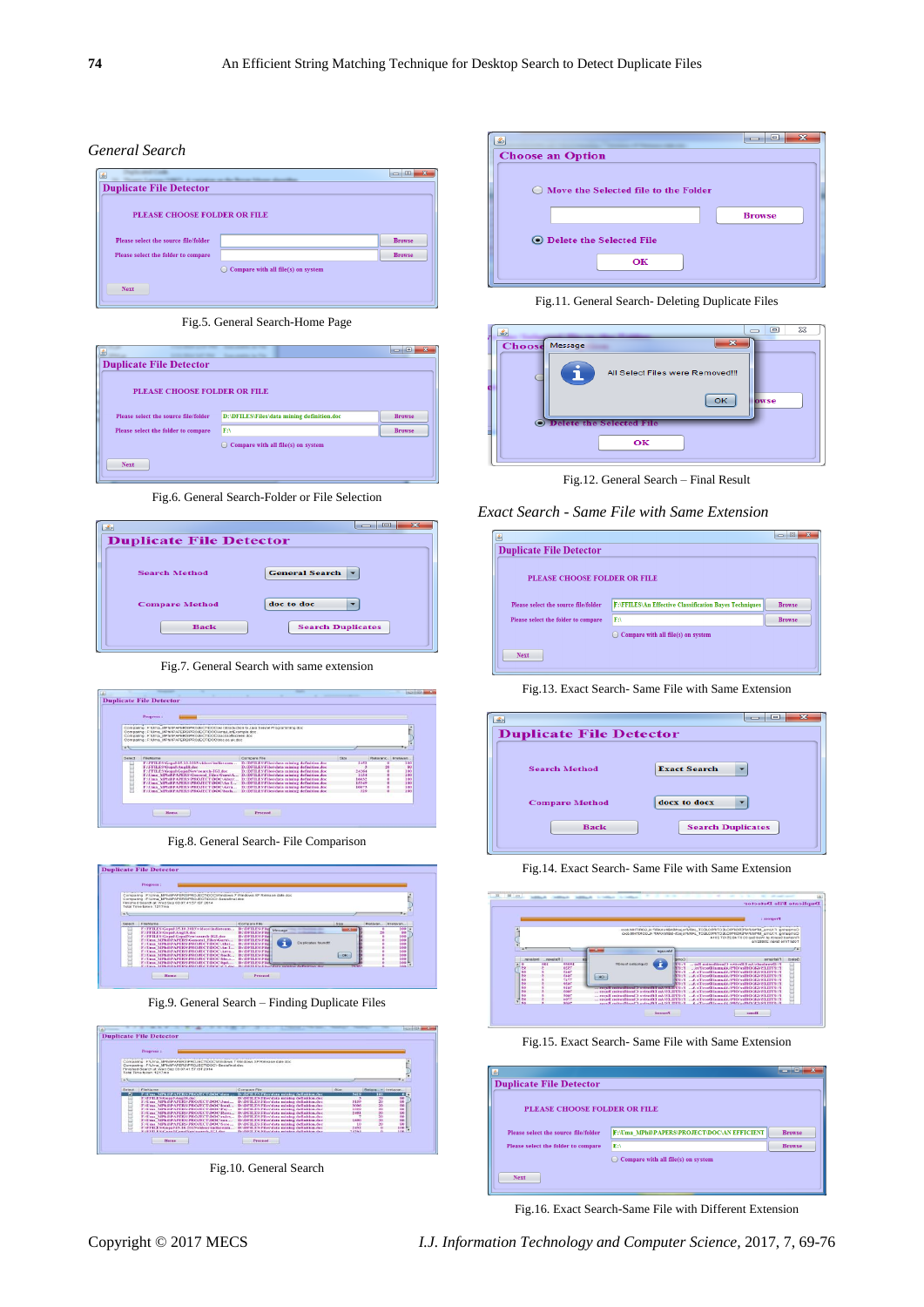

Fig.17. Exact Search-Same File with Different Extension



Fig.18. Exact Search- Same File with Different Extension



Fig.19. Exact Search- Same File with Different Extension

#### V. CONCLUSION AND FUTURE WORK

Information retrieval (IR) is the activity of obtaining the information resources, which is relevant to a user"s need from a collection of information resources. This search can be based on full text or other content based indexing. In this research work, two different string searching algorithms namely Boyer Moore Horspool algorithm and Knuth Morris Pratt algorithm have been discussed and their performance measures shows that, Knuth Morris Pratt algorithm performed better than other algorithm. New string searching algorithm namely W2COM has been proposed which efficiently performed the task. By analyzing the experimental results, it is clear that the W2COM technique needs minimum search time for searching the duplicate files. In terms of memory utilization, it takes less amount of memory space when compared to other algorithms.

Recently, various number of duplicate file finder tools are available but the main disadvantage of these tools are, they check the file content with same categories. DFD tool helps the user to search and delete duplicate files in the system at minimum time. It also helps to delete the duplicate files not only with the same categories but also with different categories. In future, indexing technique can be applied to the DFD tool for searching the duplicate files faster.

#### **REFERENCE**

[1] Ababneh Mohammad, OqeiliSaleh and Rawan A Abdeen, Occurrences Algorithm for String Searching Based on Brute-Force Algorithm, Journal of Computer Science, 2(1): 82-85, 2006.

- [2] Ankur Singh Bist, Pattern Matching Algorithms for Computer Virus Detection, International Journal of Engineering Sciences & Research Technology, Singh 2(1), P.No.28-29, 2013.
- [3] Abdulwahab Ali Al-Mazroi and Nur'aini Abdul Rashid, A Fast Hybrid Algorithm for the Exact String Matching Problem, American Journal of Engineering and Applied Sciences 4 (1): 102-107, 2011.
- [4] Anthony Scime, NilaySaiya, Gregg R. Murray and Steven J. Jurek, "Classification Trees as Proxies", [International Journal of Business Analytics \(IJBAN\),](http://www.igi-global.com/journal/international-journal-business-analytics-ijban/67141)  volume 2, issue 2.
- [5] Bin Wang, Zhiwei Li, Mingjing Li and Wei-Ying Ma, Large-Scale Duplicate Detection for Web Image Search, Multimedia and Expo, IEEE International Conference, 353-356, 2006
- [6] Bo Hong and DemynPlantenberg, Duplicate Data Elimination in a SAN File System, In Proceedings of the 21st IEEE / 12th NASA Goddard Conference on Mass Storage Systems and Technologies, 2004.
- [7] Christian Charras, Thierry Lecroq and Joseph Daniel, A Very fast string searching algorithm for small alphabets and long patterns, Combinational Pattern Matching, 9th Annual Symposium, CPM 98 Piscataway, New Jersey, USA, 2005.
- [8] Craig A. N. Soules, Gregory R. Ganger, Connections: Using Context to Enhance File Search, ACM SIGOPS Operating Systems Review - SOSP '05,Volume 39, Issue 5, 2005.
- [9] Gregory Ramsey and Sanjay BapnaText mining to identify customers likely to respond to cross-selling campaigns: reading notes from your customers, [International Journal of Business Analytics](http://www.igi-global.com/journal/international-journal-business-analytics-ijban/67141)  [\(IJBAN\),](http://www.igi-global.com/journal/international-journal-business-analytics-ijban/67141) volume 3, issue 2
- [10] George Forman, KaveEshghi andJaapSuermondt, Efficient Detection of Large-Scale Redundancy in Enterprise File Systems, ACM SIGOPS Operating Systems, Volume 43 Issue 1, 84-91 2009.
- [11] Harish B S, S Manjunath and D S Guru, Text Document Classification: An Approach Based on Indexing,International Journal of Data Mining & Knowledge Management Process (IJDKP) Vol.2, No.1, 43-62, 2012.
- [12] HemlataSahu, ShaliniShrma, SeemaGondhalakar, A Brief Overview on Data Mining Survey, International Journal of Computer Technology and Electronics Engineering, Volume 1, Issue 3, 114-121, 2000.
- [13] Ian H. Witten and Eibe Frank, Data Mining Tools and Techniques practical Machine Learning, 2011 (Book).
- [14] JormaTarhio and EskoUkkonen, Approximate Boyer-Moore String Matching, SIAM Journal on Computing, Volume 22 Issue 2, 243 – 260, 1993.
- [15] MilošRadovanović, andMirjanaIvanović, Text Mining: Approaches and Applications, Volume. 38, No. 3, 227- 234, 2008.
- [16] Olivier Danvy, Henning Korsholm Rohde, On Obtaining the Boyer-Moore String-Matching Algorithm by Partial Evaluation, Journal of Information Processing Letters, Volume 99 Issue 4, 158-162, 2005.
- [17] Robert S. Boyer and J. Strother Moore, A fast string Searching Algorithm, Communication of the ACM, Volume 20 Issue 10, 762-772, 1977.
- [18] Simon Wahlström, Evaluation of String Searching Algorithms, 2004.
- [19] SriharshaOddiraju, BOYER-MOORE, December 16,